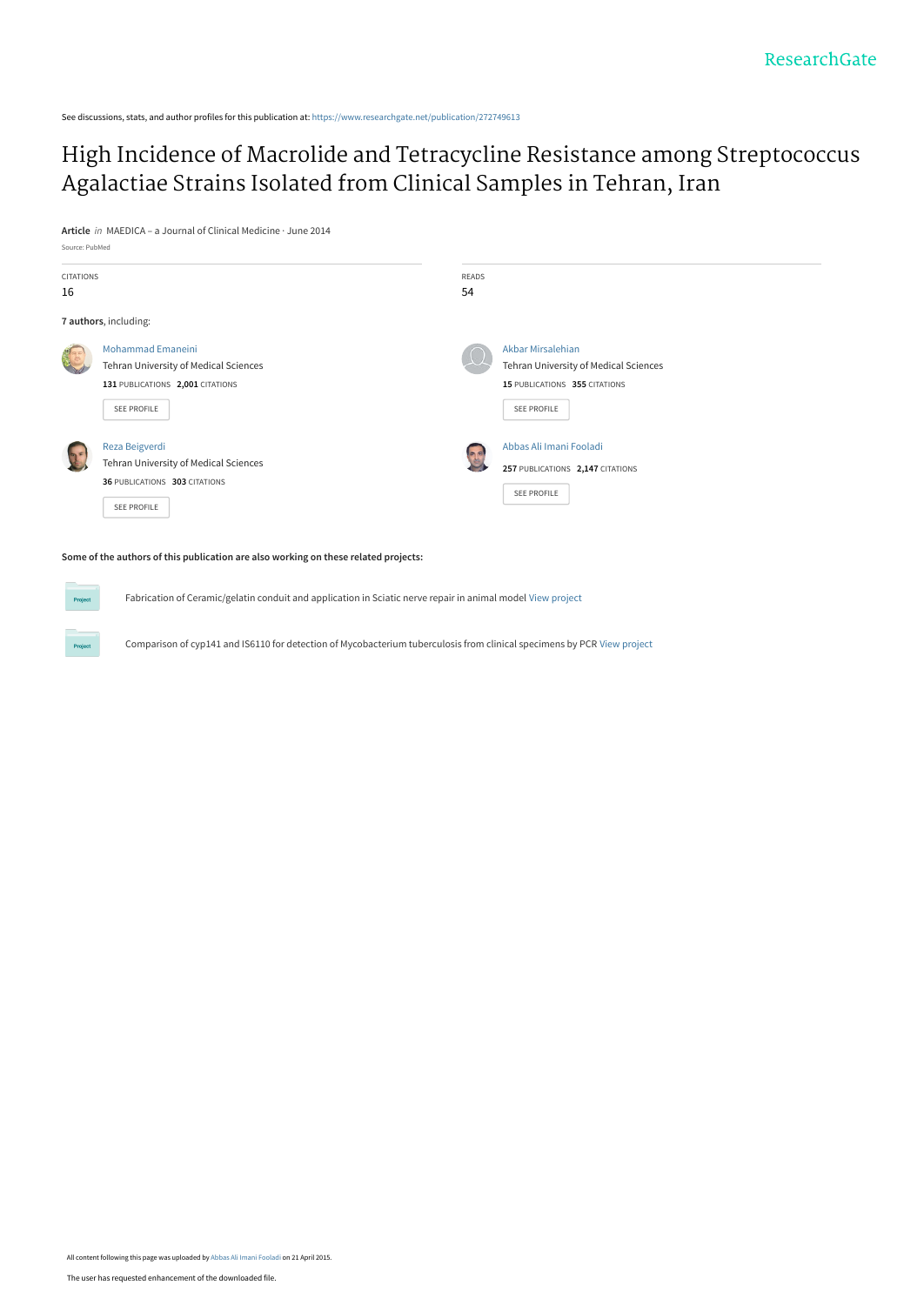Mædica *- a Journal of Clinical Medicine*

ORIGINAL PAPERS

# **High Incidence of Macrolide and Tetracycline Resistance among**  *Streptococcus Agalactiae* **Strains Isolated from Clinical Samples in Tehran, Iran**

Mohammad EMANEINIª; Akbar MIRSALEHIANª; Reza BEIGVIERDIª; Abbas Ali Imani FOOLADI<sup>ь</sup>; Fatemeh ASADIª; Fereshteh JABALAMELIª; Morovat TAHERIKALANIc

a Department of Microbiology, School of Medicine, Tehran University of Medical Sciences, Tehran, Iran

b Microbial Products Research Centers, Baqiyatallah University of Medical Sciences, Tehran, Iran

c Clinical Microbiology Research Center, Ilam University of Medical Sciences, Ilam, Iran



## *ABSTRACT*

*Background:* Streptococcus agalactiae *or Group B Streptococci (GBS) is an important bacterial pathogen that causes a wide range of infections including neonatal sepsis, meningitis, pneumonia and soft tissue or urinary tract infections.*

*Material and methods: One hundred and fifteen isolates of* Streptococcus agalactiae *collected from urine specimens of patients attending a hospital in Tehran. All isolates were screened for their capsular types and genes encoding resistance to the macrolide and tetracycline antibiotics by PCR and multiplex PCR–based methods.*

*Results: Most of isolates belonged to capsular types III (49%), V (19%), II (16%), and Ib (6%). Twelve isolates (10%) were nontypable. All isolates were susceptible to penicillin and Quinupristindalfopristin, but were resistant to clindamycin (35%), chloramphenicol (45%), erythromycin (35%), linezolid (1%) and tetracycline (96%). The most prevalent antimicrobial resistance gene was tetM found in 93% of the isolates followed by* ermTR, ermB, *and* tetK, *found in 23%, 16%, and 16% of isolates, respectively. The genes,* tetL, tetO, ermA, ermC *and* mefA *were not detected in any of the S. agalactiae isolates. Of the 110 tetracycline resistant* S. agalactiae, *89 isolates harbored the* tetM *gene alone and eighteen isolates carried the* tetM *gene with the* tetK *gene. All erythromycin-resistant isolates exhibited* 

*Address for correspondence:*

Morovat Taherikalani, Department of Microbiology, School of Medicine, Ilam University of Medical Sciences, Banganjab, Ilam, Iran. E-mail: taherikalani@gmail.com

Article received on the 14<sup>th</sup> of October 2013. Article accepted on the 19<sup>th</sup> of December 2013.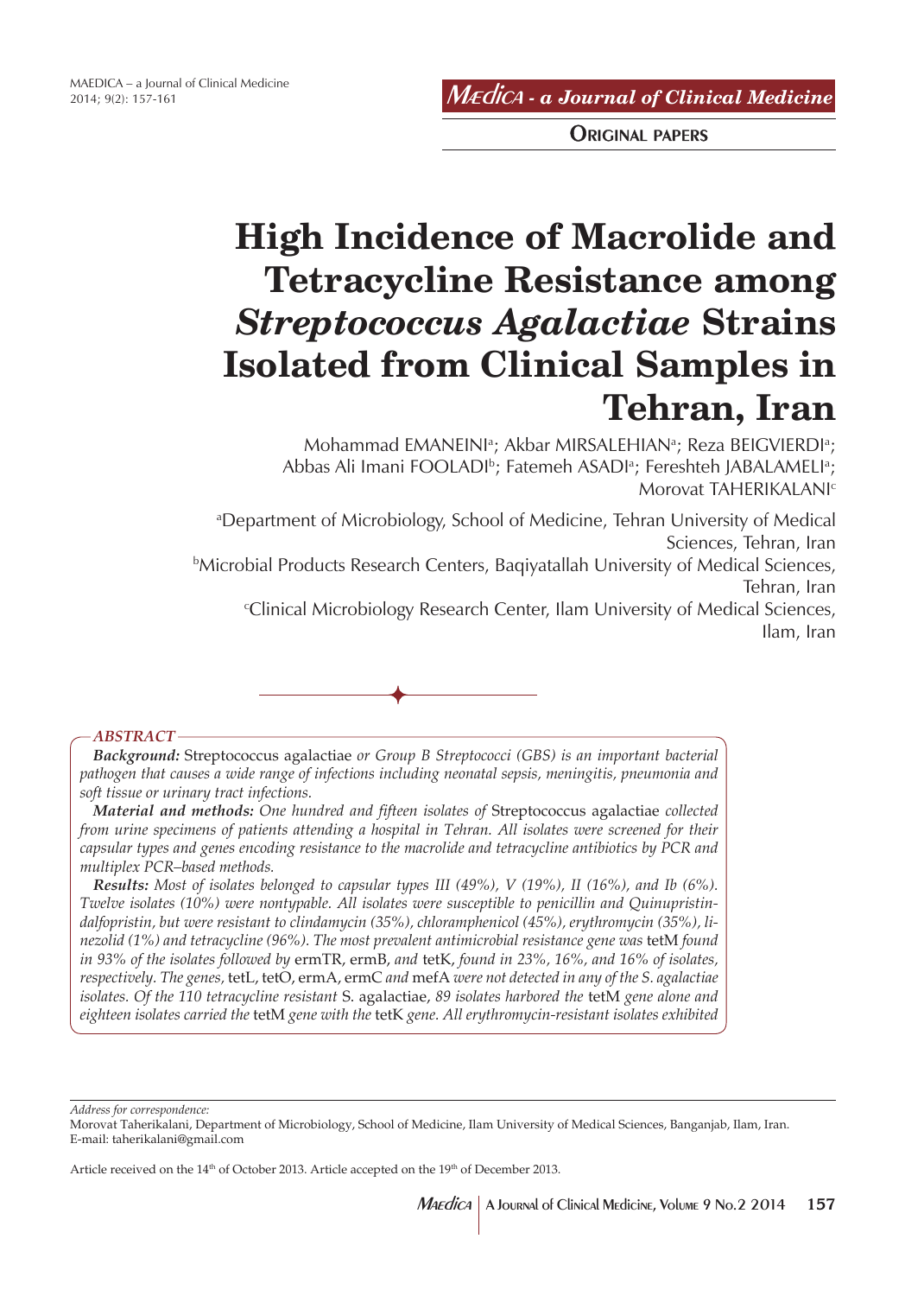*cMLSB resistance phenotype, 22 isolates harbored the* ermTR *gene alone and five isolates carried the*  ermTR *gene with the ermB gene. The rate of coexistence of genes encoding the erythromycin and tetracycline resistance determinants was 34%.* 

*Conclusion: The present study demonstrated that* S. agalactiae *isolates obtained from urine samples showed a high rate of resistance to tetracycline, chloramphenicol and macrolide antibiotics and were commonly associated with the resistance genes* temM, ermTR *or* ermB*.*

**Keywords:** *Streptococcus agalactiae,* capsular type, *ermTR, tetM*

## **INTRODUCTION**

**Streptococcus agalactiae or Group B**<br> **Streptococci (GBS) is both a human commensal and an important bacteri-<br>
al pathogen that cause a wide range of infections including neonatal sepsis,<br>
meningitis, pneumonia and soft t** *treptococcus agalactiae* or Group B Streptococci (GBS) is both a human commensal and an important bacterial pathogen that cause a wide range of infections including neonatal sepsis, nary tract infections (1). Penicillin is currently the drug of choice for the treatment of S. agalactiae infections. Macrolide, lincosamide and group B streptogramins  $(MLS_p)$  antibiotics are often used as an alternative in the penicillinallergic patient (2,3). However, the emergence of MLS<sub>p</sub> resistance among *S. agalactiae* is an increasing problem in many parts of the world  $(4-7)$ .

Resistance against  $MLS<sub>B</sub>$  antibiotics among *S. agalactiae* may be occurring through two mechanisms: through target site modification and through an active efflux pump (8). Target site modification is encoded by the erythromycin ribosome methylase (*erm*) genes [*ermB* and ermTR], conferring resistance to  $MLS<sub>B</sub>$  antibiotics. Phenotypic expression of  $MLS<sub>B</sub>$  resistance can be inducible  $(iMLS_p)$  or constitutive  $(cMLS_n)$ . On the other hand, an active drug efflux system that functions via a transmembrane pump encoded by the *mefA* or *mefE* gene is responsible for macrolides and group B streptogramins resistance only (9-11).

In streptococci, resistance to tetracycline is encoded by ribosome protection genes including *tetM* and *tetO* or by efflux pumps is encoded by the *tetK* or tetL genes (12). Tetracycline resistance genes are often found on the same mobile element as erythromycin resistance genes (13).

Despite the clinical impact of *S. agalactiae* infections and increasing resistance rates to some antibiotics, there is currently little information on the antibiotic resistance patterns and capsular types of *S. agalactiae* in Iran. The aim of the present study is to provide information regarding the prevalence of erythromycin, clindamycin, and tetracycline resistance determinants and capsular types among *S. agalactiae* isolates in Tehran, Iran.  $\square$ 

# **MATERIALS AND METHODS**

## **2.1. Bacterial isolates**

One hundred and fifteen *S. agalactiae* isolates were recovered from urine specimens of patients attending a hospital in Tehran (Pars Hospital) from May 2010 to October 2010. Only one isolate per patient was included. Isolates were identified to species level using standard biochemical methods (14). The study was approved by the Ethics Committee of Tehran University of Medical Sciences.

#### **2.2. Antimicrobial susceptibility testing**

Testing for susceptibility to the following antibiotics was performed using a disc diffusion method according to the Clinical and Laboratory Standards Institute (CLSI) guidelines (15): clindamycin (2μg), chloramphenicol (30μg), erythromycin (15μg), linezolid (30μg), penicillin (10 units), quinupristin-dalfopristin (15 $\mu$ g) and tetracycline  $(30\mu$ g).

Streptococcus pneumoniae ATCC 49619 and Staphylococcus aureus ATCC 25923 were used as control strains. The macrolide resistance phenotypes were determined by the double disc diffusion method with erythromycin and clindamycin discs on Mueller-Hinton agar supplemented with 5% sheep blood.

All figures including frequency and antimicrobial susceptibility results were rounded down if they were  $\leq 0.5$ , and were presented as whole numbers if they were  $≥0.5$ .

## **2.3. DNA extraction and gene detection**

Total DNA was extracted from *S. agalactiae* isolates as previously described (16). Genes encoding resistance to the  $MLS<sub>B</sub>$  (*ermA*, *ermB*,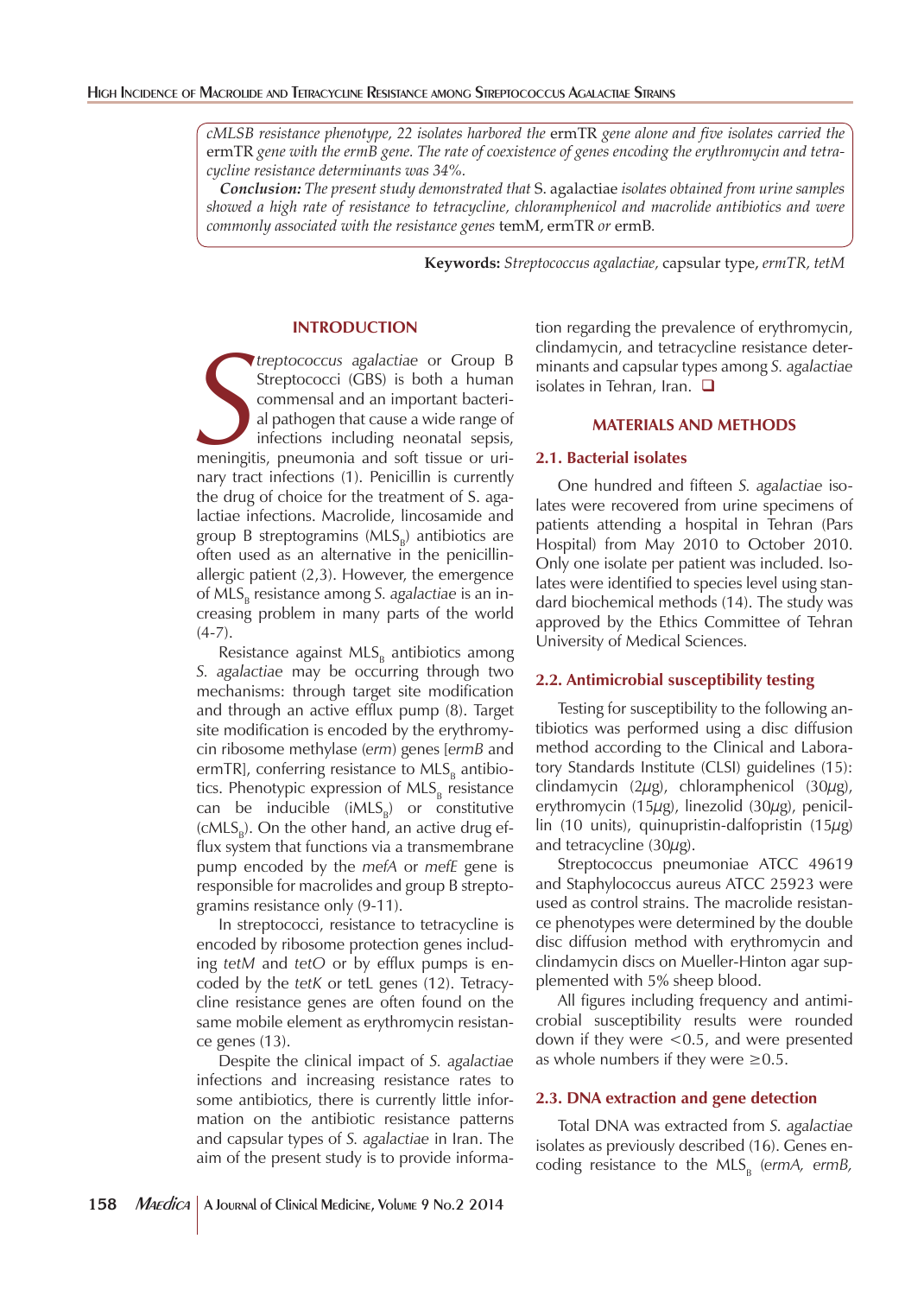*ermC, ermTR,* and *mefA*) and tetracycline (*tetM, tetL, tetK,* and *tetO*) antibiotic were investigated by PCR and multiplex PCR–based methods, using specific primers (4,9,17).

The primers used to detect Ia, Ib, II, III, and V capsular types; conditions of PCR; and size of the amplified products were as described by Poyart et al.  $(18)$ .  $\Box$ 

#### **RESULTS**

Of 115 *S. agalactiae* isolates, 56 (49%) were<br>capsular type III, 22 (19%) were type V, 18<br>(10%) ware time II, 7 (0%) were time Ib and 12  $(16%)$  were type II, 7  $(6%)$  were type Ib and 12 (10%) were non typeable. No strains of type I was found.

The antimicrobial resistance patterns of the strains are shown in Table 1. The results show that 110 (96%) isolates were resistant to tetracycline. Resistance to clindamycin (35%), chloramphenicol (45%), and erythromycin (35%) were prevalent but only 1 (1%) isolate was resistant to linezolid. All *S. agalactiae* were susceptible to penicillin and quinupristin-dalfopristin.

The antimicrobial resistance genes distribution among *S. agalactiae* isolates are shown in Table 2. The most prevalent gene was *tetM* found in 93% (107/115) of the isolates followed by *ermTR, ermB,* and *tetK* found in 23% (27/115), 16% (18/115), and 16% (18/115) of isolates, respectively. The genes, *tetL, tetO, ermA, ermC* and *mefA* were not detected in any of the *S. agalactiae* isolates in this study.

All erythromycin-resistant isolates exhibited  $cMLS<sub>B</sub>$  resistance phenotype, 22 isolates harbored the *ermTR* gene alone and five isolates carried the *ermTR* gene with the *ermB* gene.

Of the 110 tetracycline resistant *S. agalactiae,* 89 isolates harbored the *tetM* gene alone and eighteen isolates carried the *tetM* gene with the *tetK* gene. Three isolates did not have any of tested the tetracycline resistance genes. The rate of coexistence of genes encoding the erythromycin and tetracycline resistance determinants was 34% (39/115).

No significant differences in the distribution of the erythromycin and tetracycline resistance genes were found between strains of the various capsular types.  $\Box$ 

#### **DISCUSSION**

The capsular polysaccharide is a major *S. agalactiae* virulence factor and it is com-

monly used for strain typing. Ten distinct capsular types have been recognized: Ia, Ib and II to IX (19). In this study, of 115 S. agalactiae isolates tested, more than 90% were capsular types III, V, II, and Ib. These results are similar to those from Germany, Portugal, Angola, Poland, Romania, and Brazil (20-25). However the predominance of particular capsular type differs noticeably between countries (26-29). This may reflect the emergence of particular clones in different geographical area or source of bacterial isolation.

Macrolide antibiotics, especially erythromycin, are important therapeutic agents for penicillin-allergic patients suffering from *S. agalactiae* infections. In the present study, the erythromycin and clindamycin resistance was 35%, this rate of resistance can be compared to similar reports from Romania (31%) and Tunisia (40%) but it is higher than rates reported from Portugal (19%) and Japan (12.8%) (7,21,24, 29). Expression of macrolide resistance in *S. agalactiae* isolates may be constitutive or inducible. When expression is constitutive, the isolates are resistant to erythromycin and clindamycin antibiotics. However, when the expression is inducible the isolates are only resistant to erythromycin. In our study, macrolide -resistant phenotype correlated well with the major antimicrobial resistance genes, all macrolide-resistant isolates exhibited constitutive (cMLSB) resistance phenotype and all of them contained the *ermTR* or *ermB* genes and negative for the *mefA* gene. In the current study, as in many reports the coexistence of the *ermTR* and *ermB* genes among macrolide-resistant isolates was common (21,28).

|                 | $N\binom{9}{0}$ of isolates |              |             |  |
|-----------------|-----------------------------|--------------|-------------|--|
| Antibiotic      | <b>Resistant</b>            | Intermediate | Susceptible |  |
| Clindamycin     | 40(35)                      | 5(4)         | 70(61)      |  |
| Chloramphenicol | 51(45)                      | 5(4)         | 59(51)      |  |
| Erythromycin    | 40(35)                      | 4(3)         | 71 (62)     |  |
| Linezolid       | 1(1)                        |              | 114 (99)    |  |
| Penicillin      |                             |              | 115 (100)   |  |
| Quinupristin-   |                             |              |             |  |
| dalfopristin    |                             |              | 115 (100)   |  |
| Tetracycline    | 110 (95)                    | 1(1)         | 4(4)        |  |

**TABLE 1.** The antibiotic resistance patterns of Streptococcus agalactiae strains isolated from urine culture.

SD, standard deviation; EAT, epicardial adipose tissue; HDL, high density lipoprotein; TG, triglyceride; BSA, body surface area; FPG, fasting plasma glucose.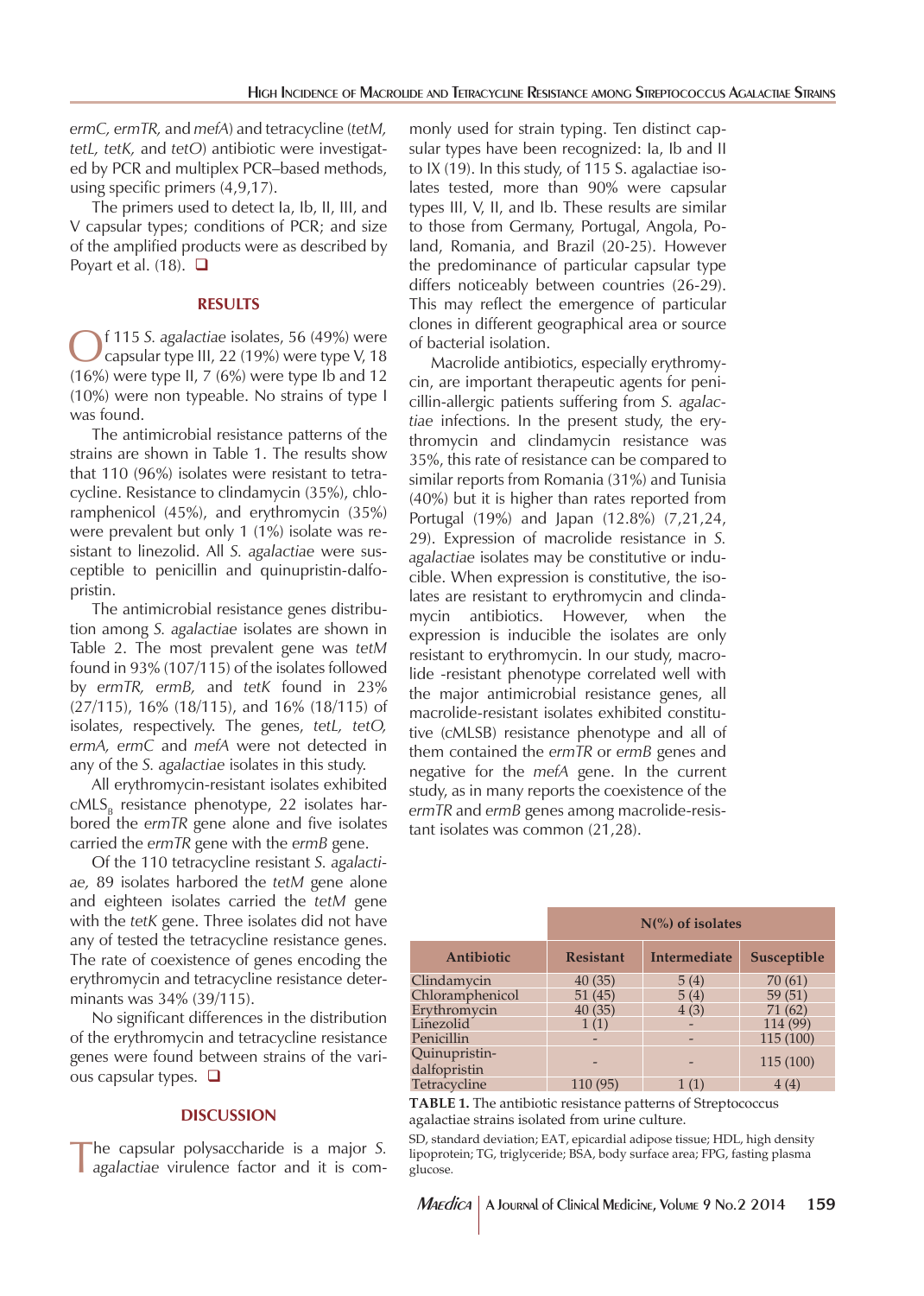HIGH INCIDENCE OF MACROLIDE AND TETRACYCLINE RESISTANCE AMONG STREPTOCOCCUS AGALACTIAE STRAINS

| Gene                         | Resistance pattern | <b>Capsular types</b>     | Number of isolates |
|------------------------------|--------------------|---------------------------|--------------------|
| tetM                         | TET*               | $Ib$ , $II$ , $III$ , $V$ | 40                 |
| tetM                         | TET. C             | $Ib$ , II, III, V         | 15                 |
| ermTR                        | ERY, CD            | NT#                       |                    |
| $tetM + tetK$                | <b>TET</b>         | II, III, V                | 9                  |
| $tetM + tetK$                | TET.C              | II, III, NT               | 4                  |
| $tetM + ermTR$               | TET, ERY, CD, C    | II, III, V                |                    |
| $tetM + ermTR$               | TET. ERY. CD       | III. NT                   | $\overline{2}$     |
| $tetM + ermB$                | TET, ERY, CD, C    | II, III, NT               | 9                  |
| $tetM + ermB$                | TET. ERY. CD       | III, V                    | っ                  |
| $tetM + tetK + ermTR$        | TET. ERY.CD. LZD   | Ш                         |                    |
| $tetM + tetK + ermTR$        | TET. ERY. CD       | V                         |                    |
| $tetM + tetK + ermB$         | TET. ERY.CD.C      | Ib, V                     | ∍                  |
| $tetM + ermB + ermTR$        | TET, ERY, CD, C    | $Ib$ , $II$ , $V$ , $NT$  | 4                  |
| $tetM + tetK + ermB + ermTR$ | TET, ERY, CD       |                           |                    |

**TABLE 2.** Distribution of the antimicrobial resistance genes and capsular types among *Streptococcus agalactiae* isolates.

\* TET, tetracycline; C, chloramphenicol; CD, clindamycin; ERY, erythromycin; LZD, linezolid

# NT, non typeable

In the present study, the tetracycline-resistance rate among *S. agalactiae* isolates was 96% which is slightly lower than similar reports from Turkey (100%) and Tunisia (97.3%) and more than Kuwait (89.5%), Italy (68.1%) and Japan (46.5%) (5,7,28-30). In our study, as in many reports tetM was the most prevalent tet gene, encountered in more than 93% of tetracyclineresistant isolates (7,28,30). The second most detected tet gene in this study is tetK, the protein encoded by which confers an efflux-mediated resistance to tetracycline. These results indicated that ribosome protection was the most important mechanism of tetracycline resistance in our isolates and it is mainly mediated by the tetM gene.

We found the co-occurrence of genes encoding the erythromycin and tetracycline resistance determinants among our *S. agalactiae* isolates, as did Acikgoz et al and Gherardi et al. (5,30). However, the mechanisms of this coexistence are yet not clear.

In the current study, resistance to chloramphenicol was high (45%), which is difficult to explain since chloramphenicol is rarely used in Iran. However, high prevalence of chloramphenicol resistance in *S. agalactiae* was also detected in Turkey (44. 2%) and Kuwait (30%) (5, 28). We also found one linezolid-resistant isolate, which could indicate an emerging public health problem. Our results are also consistent with those of others who found that *S. agalactiae* isolates are almost always susceptible to penicillin and quinupristin-dalfopristin (5,7,24, 28).

In conclusion, to our knowledge, this study is the first report has demonstrated that *S. agalactiae* isolates obtained from urine samples showed a high rate of resistance to tetracycline, chloramphenicol and macrolide antibiotics and were commonly associated with the resistance genes temM, ermTR or ermB in Tehran, Iran.  $\Box$ 

*Conflict of interests: none declared. Financial support: none declared.*

#### *Acknowledgment*

*This research has been supported by Tehran University of Medical Sciences & Health Services grant 15952/90-04-30 and Ilam University of Medical Sciences grant 9190161116.*

*The authors of this manuscript wish to thank the participants in this study. A special thanks to Dr. Shahram Bromandi in Pars Hospital for his assistance in specimen collection.*

# **REFERENCES**

- 1. **Schuchat A Epidemiology of group B** streptococcal disease in the United States: shifting paradigms. *Clin Microbiol Rev.* 1998; 11:497-513
- **2. Schoening TE, Wagner J, Arvand M –** Prevalence of erythromycin and clindamycin resistance among

Streptococcus agalactiae isolates in Germany. *Clin Microbiol Infect.* 2005; 11:579-582

**3. Pinheiro S, Radhouani H, Coelho C, et al. –** Prevalence and mechanisms of erythromycin resistance in Streptococcus agalactiae from healthy pregnant

women. *Microb Drug Resist.* 2009; 15:121-124

**4. Poyart C, Jardy L, Quesne G, et al. –** Genetic basis of antibiotic resistance in Streptococcus agalactiae strains isolated in a French hospital. *Antimicrob Agents Chemother.* 2003; 47:794-797